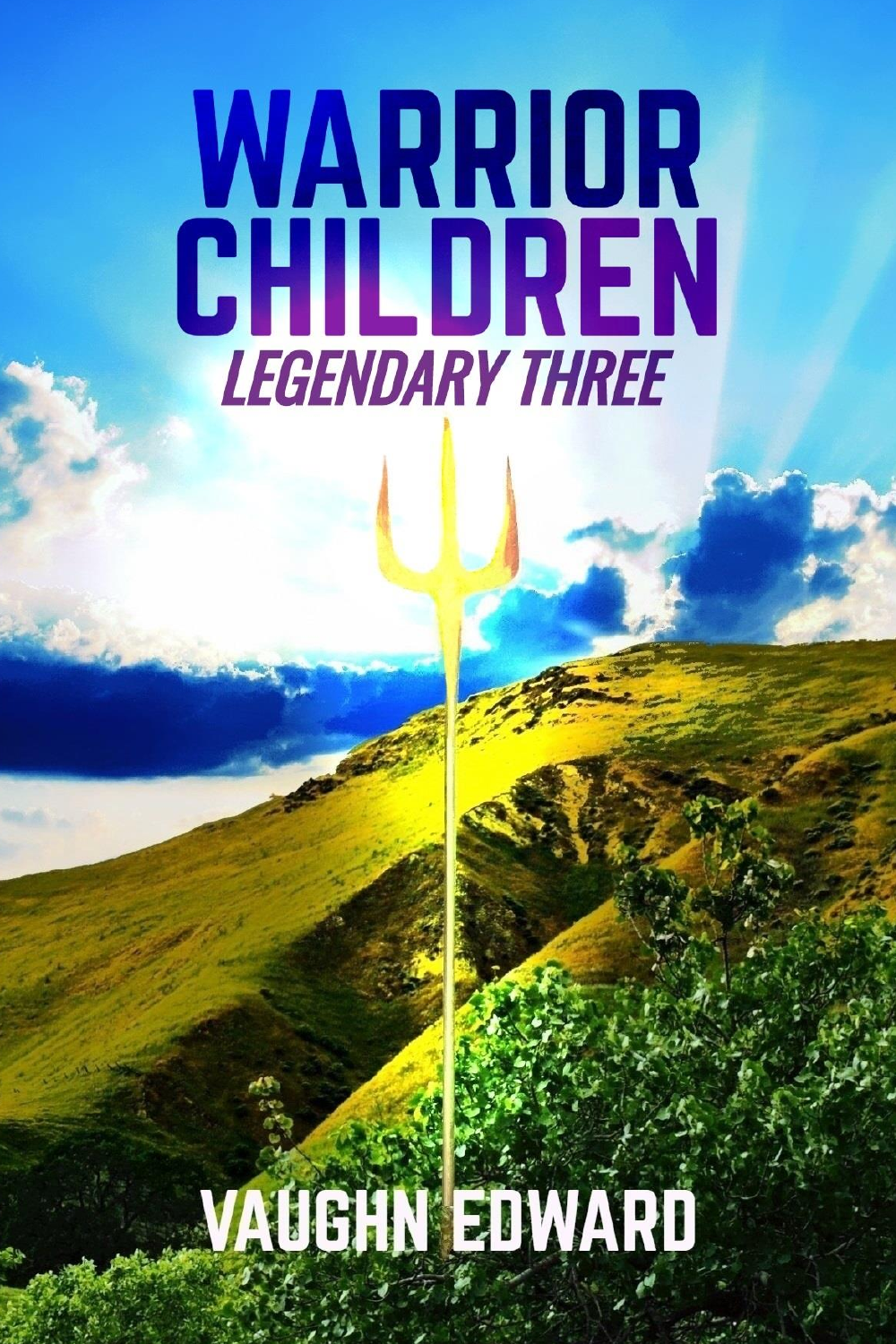## WARRIOR CHILDREN LEGENDARY THREE

is the 1st Installment in a Young Adult Fantasy series by Vaughn Edward

**Website:** www.vaughnedward.com

## **Purchase from Publisher:**

www.lulu.com/spotlight/vaughnedward

### **Purchase from Amazon:**

http://amazon.com/author/vaughnedward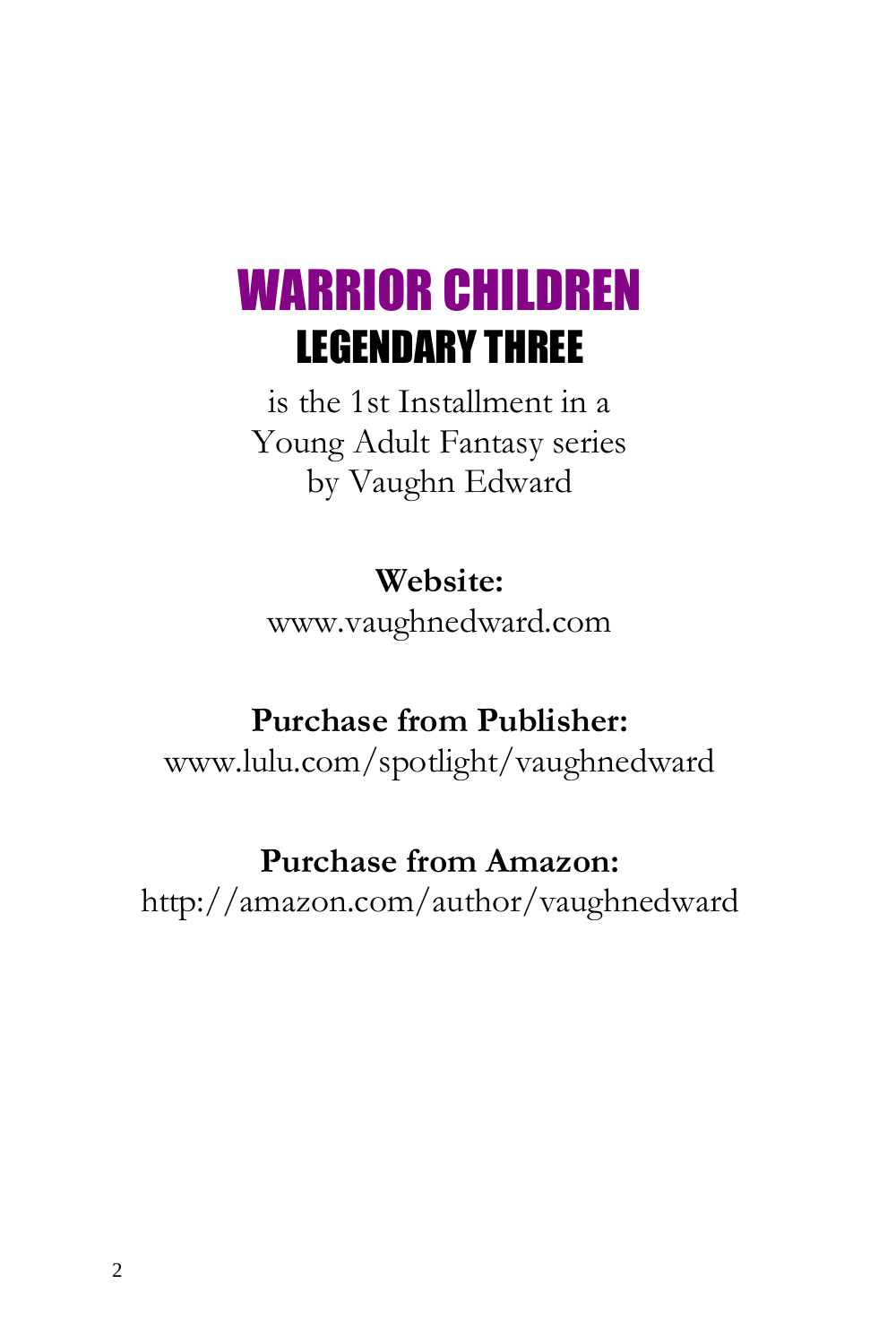# **SYNOPSIS**

Born from the Light, on the evening of the Full Moon, they finally came back after 3300 years. When last seen, the sons of Kala, Arul and Gaia were sent from the Otherworlds to end the reign of the merciless Demon King, Mephistopheles. Since that historical time, a new and deadlier presence has arisen. An archaic demon, Moloch, inherited the powers of his family lineage just before the banishing of his brother by the Great Wizard and Mikhae of the El Dynasty.

Humanity has now come to a crux, and all are spiraling toward complete and utter destruction. It is up to Edward, Gene and Christopher to teach the peoples of the lands and to train warriors in the ways of the gods.

Will the help from their Guardian Watchers, a few allied gods and some invincible weapons be enough to overthrow the countless armies that are terrorizing the people from land to land?

**Find out. Before it's too late…**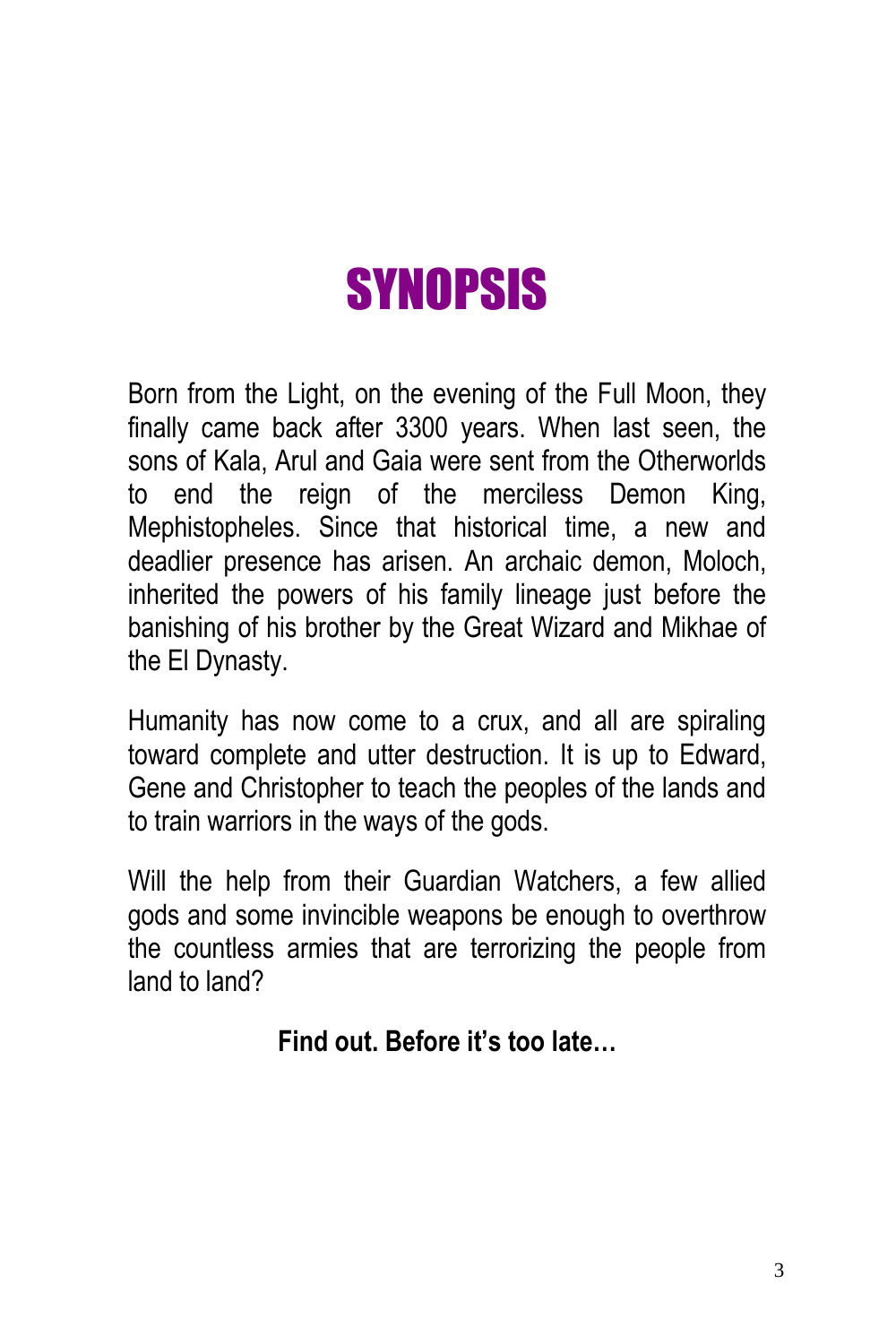### **PROLOGUE A**

HE LANDED IN THE CANYON. The ground shattered and cracked in five places, four hundred feet below from where he was standing at the top of the cliff. He stood up, shook his head and yelled out to nobody in particular. "Seriously?! What. In. The. HELL?!" *How do they keep following me? From where?*

A minute later, two portals opened up in front and behind him. Ten large and grotesque, hulking figures, five from each portal, shuffled through. He eyed them curiously and saw each had an upside-down half-moon on their forehead. *Just don't give up, do they? Sharp fangs and demonic in nature. Well this should be fun, at the very least.*

They slowly circled him, enclosing him in the center.

The leader of the group scoffed and spoke out. "Ten of us! Sent to dispose of one small boy? A waste of our time!" The others agreed, and murmurs and jeers simmered around the circle.

Small, sleek and slender, the boy appeared to be in his mid-teens. He sighed and ran his left hand through his dark, wavy hair, while his right hand rested easily on a long, golden and metallic staff, which stood as tall as him. Acting as if he was ignoring the predators before him, he casually touched and inspected the leaf-shaped tip at the end of the staff, rubbing his hand slowly on one of the flat sides.

A voice rang out from the circle. "Leader, after coming this far, you should allow each of us to tear him apart slowly, one at a time. It would be more satisfying than just gutting him with a spear."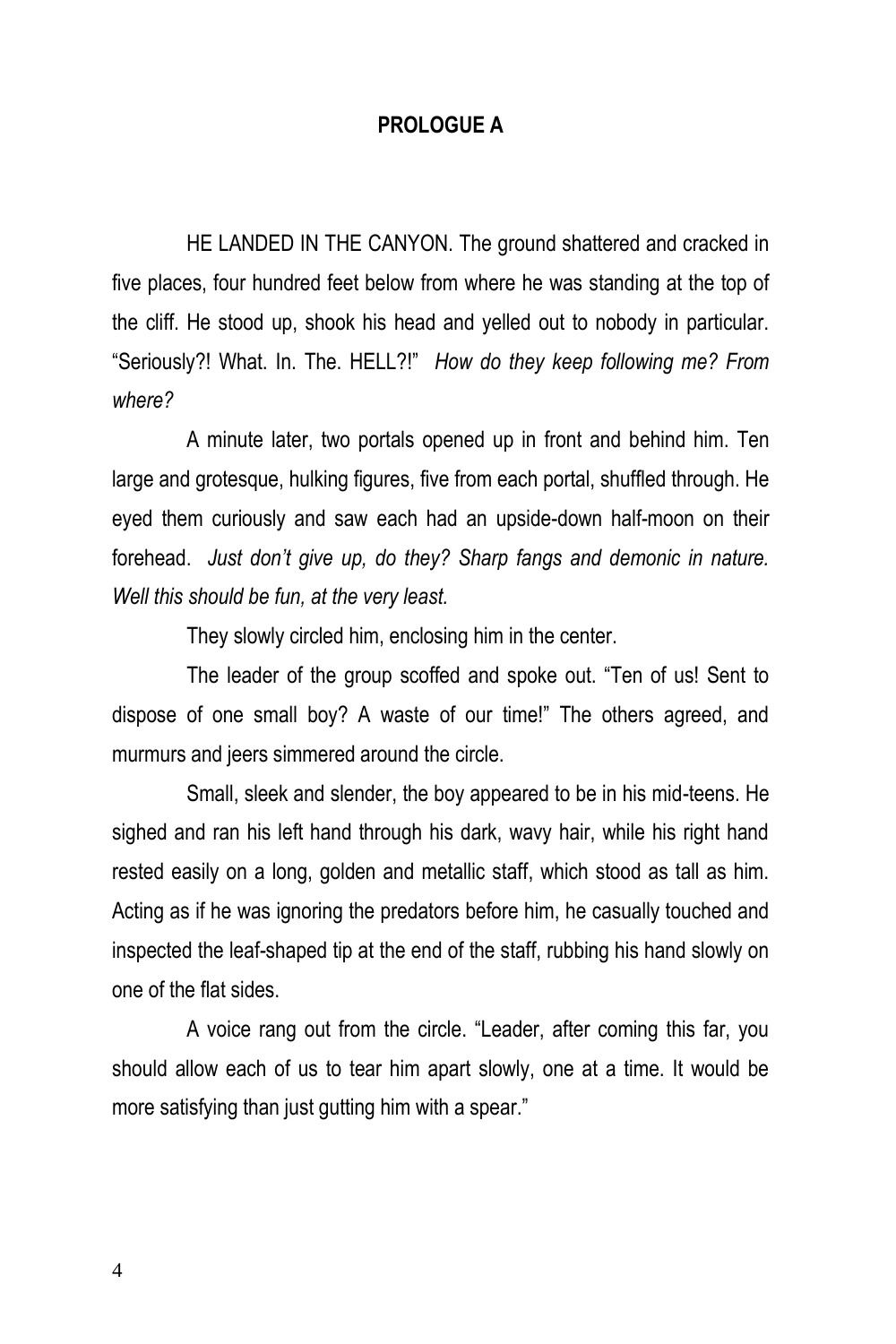The boy slowly lifted his head and sneered. The corner of his right mouth curled up into a thin smile. All that could be heard was, "Heh heh". *Maybe I can find out more about this portal, if I can draw a few more out of it.*

In his most cocky voice, the boy retorted, "One at a time? Each get a bloody turn, while nine of you watch on the side? Technically, that's still ten against one. The way I see it, ain't much of a fair fight." He paused. "I'm thinking, maybe you should call a few more of your pretty friends to come join you. You know, to even the odds a little bit?"

The leader yelled. "Enough!" He pointed to one of his followers down the line. "Get it over with! Kill him, now!"

Immediately, the boy shifted his stance and sprang up into the air in a back flip. A beam of light shot out from his staff and exploded one foot in front of the leader, causing him to tumble backward, while the boy landed outside the circle.

He stared at the group in front of him and taunted them. "I'm much faster than all of you. I can run, and I can hide. I can do this ALL day. I would even venture to say, I am physically stronger than your strongest. If you care to test me? Ah, but I already told you. Let's even the odds. Bring a few more here, and then I'll fight."

After pursuing him for nearly two hours through the mountains, leaping from rock to rock and running through the woods, they came into a clearing. Again, the boy repeated, "It's really very simple. My directions aren't hard to follow. Bring a few more here, and I'll fight."

Clearly frustrated, the leader threw his arms up in the air in rage and screamed at the top of his lungs. Instantly, a portal opened up.

The boy watched intently. He saw five more emerging from the portal. He set his gaze to the very back of the portal, as far back as he could see inside of it. A familiar feeling set upon him.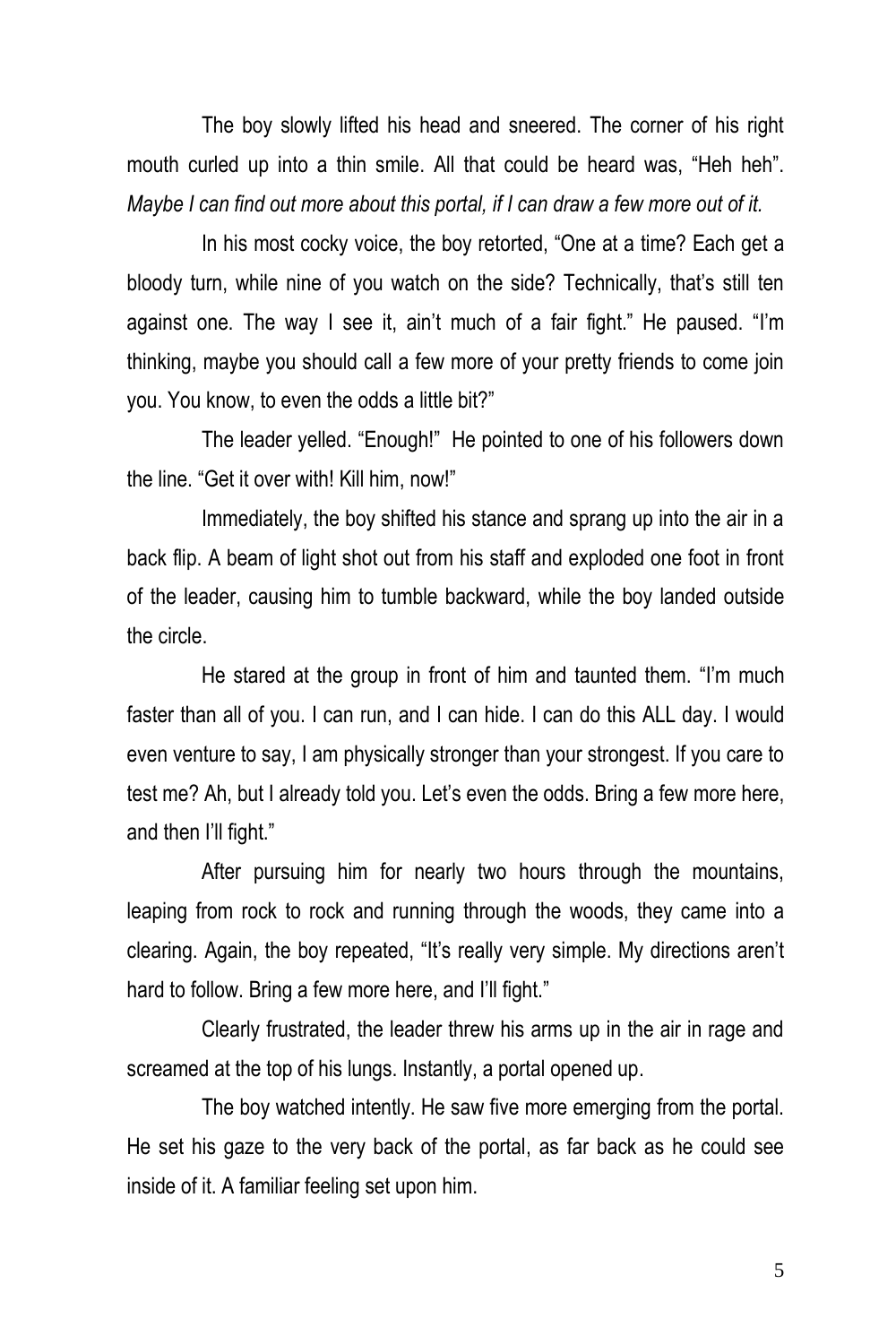*Well ain't that interesting. They're from home. I knew there was something familiar about these yayhoos.* A moment of annoyance, and he creased his brow. *But where would they be hiding on Mars?*

"Father? You gonna answer that one?" the boy asked, loud enough for his ears only. He waited a moment. No answer. *Right then.* "I forgot. You only answer when YOU see fit," he muttered.

*Whatever.* Speaking to himself, he said, "Do I really ask for much? No. Do I talk to myself? Absolutely. Why? Cause I've no one else to talk to, except for huge, ugly demons twice my size. Mission. Find rocks. Throw rocks around. Holy bitch. I've definitely hit a new low."

He let out a long sigh, then screamed out. "Eight months, Father! You said he would be here! But still no sign of Edward!" No reply. "Whatever. Let's just finish this."

He kicked a rock and prepared himself for battle with the fifteen demons before him. Just then, the air crackled and popped behind and above him. *What the hell? Only a small handful in the universe could possibly know this technique of communication.*

Without turning around, the boy said sarcastically, "Whomsoever you are, you have picked a most inopportune time. As you can see, I am in no position to talk. Even though I'm, talking to you right now? I can, however, tell that your intention is not to harm me. Because of that, I'll not waste your time in finding me by cutting the communication. If you wish, you can watch. Before I begin, state your names. Quickly."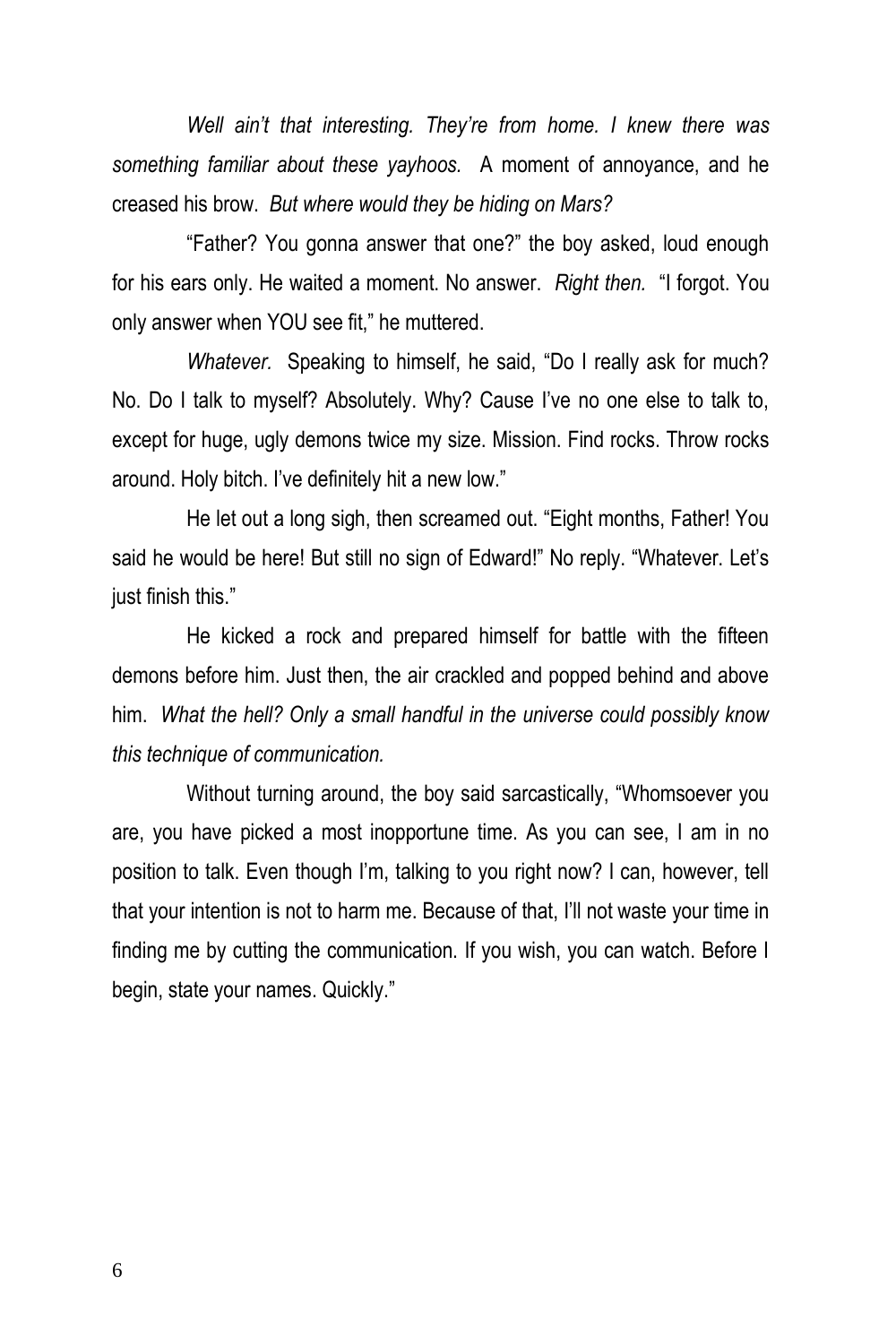### **PROLOGUE B**

"THOSE STARS! MAN, IT'S A perfect night!" Starko was resting on his back, staring up at the sky and pointing his finger. He said to Thomas, "You know? With all those planets, I sometimes wonder if there are any others out there."

"By that, you mean?"

"Well, like me and you. And if there are, you think we'll ever meet them?"

"You know, I wonder myself," Thomas replied lazily. "But it's all speculation. Maybe they're out there. Maybe they're not."

Starko was silent and thoughtful. Then, in a slow and drawled-out manner, he stated, "So. The sons of Surya exist."

Reflecting on his entire past, Thomas finally answered, "We sure do."

"But what do you really think? After all these years, surely you've gotta have some kind of an opinion?"

"Starko, for a god, you sure do sound like a babbling, ignorant child. I mean, you sound like I used to, before you turned me into this Greek god." He teasingly swept his hands down his body.

They were both humorous and cheerful, remembering the antics of their days together. Starko leisurely sat up and looked at Thomas. "Seriously though. Give me your most intelligent answer. You think the children of all those other stars exist somewhere in form? Look at all the planets up there, and think about all the ones we can't even see. You'd THINK the gods of those other universes have spawned children also. It only makes sense, doesn't it?"

Thomas was quiet for a moment before he answered. "I really don't know. Actually, I don't know if it's even worth caring or thinking about. I mean,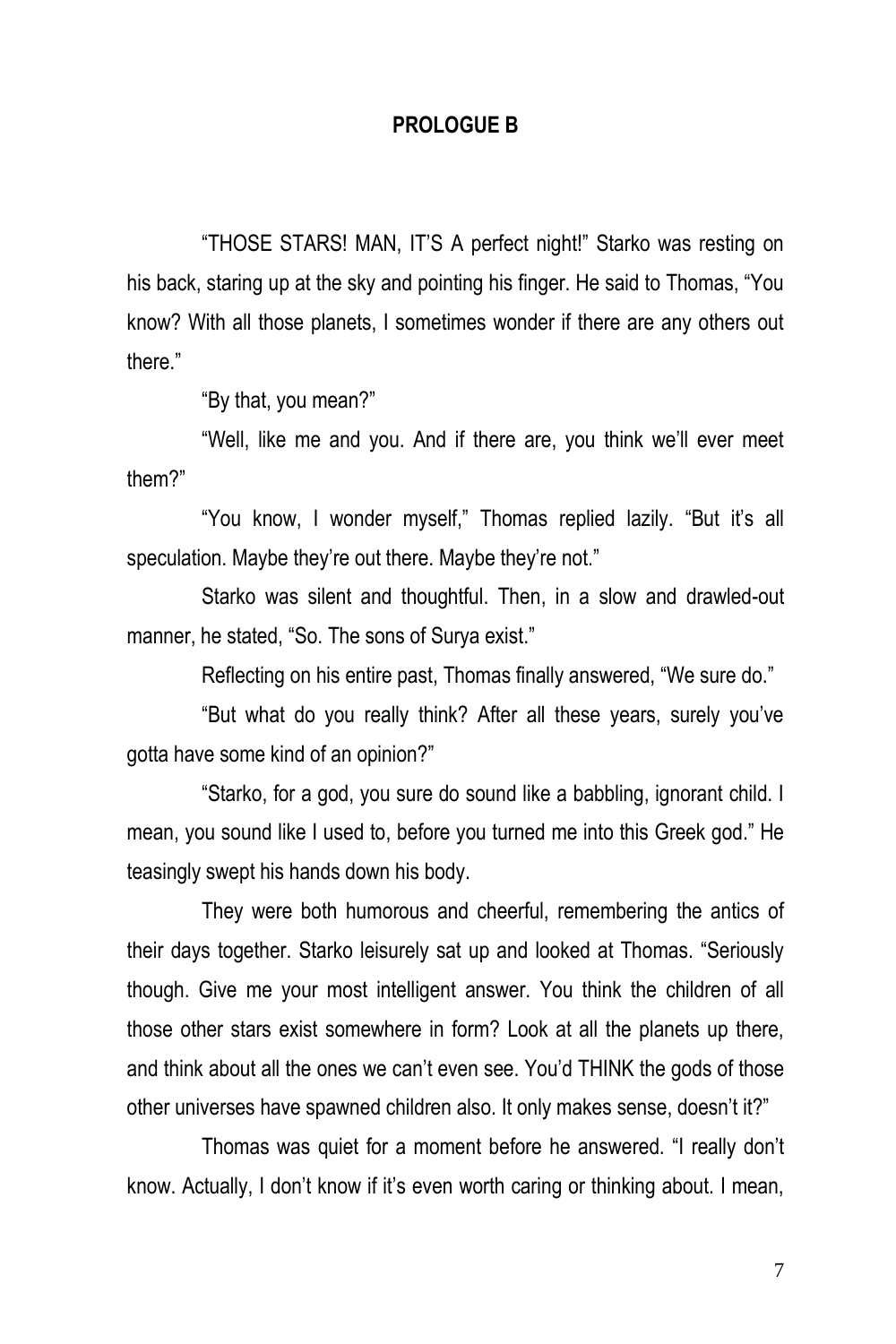maybe the gods are making babies. I don't know. I suppose if the Otherworlds wants us to know, it'll make us know. Wouldn't that be slightly arrogant and moronic of us to think we're the only ones?"

"Maybe we ARE the only ones." Starko shrugged his shoulders casually. "Okay, fine. I can remain content with that answer. For now, at least."

Suddenly, a blazing stream of fire and light shot across the sky. "A shooting star?" Starko's eyes bulged in wonder. "How much more perfect can this get?!"

A straight line soaring to their right, it changed colors, from green to gold to white to blue, and back to green. It slowed down, until it hung suspended in mid-air for nearly half a minute.

"What in the blazing hell?" Startled, Thomas slowly stood up.

The colorful star discharged with a blast from its suspended state and traveled toward the left, before it zigzagged, racing closer and closer to the ground. There was a big explosion in a field in the distance. Lights from every color of the rainbow lit up the night sky.

"Come on!" Starko ran toward the field, with Thomas at his heels.

Three hundred feet away, they both stopped. A powerful force reverberated in the air, which caused their bodies to tingle wildly. Both Thomas and Starko were rendered speechless, and all thoughts dwindled to nothing. There was but a single hum, vibrating from the field. In both their minds, they heard, "Sons of Surya, an honor it is for me."

Striding from out of the field came the outline of a small boy with an aura of pure white, reaching thirty feet in length in every direction. In his right hand, he carried a three-pronged weapon, five feet in length, which shined with its own aura of pure silver.

When he finally stood fifteen feet away from Thomas and Starko, he laid the weapon down and simply fell to his knees in full prostration, with his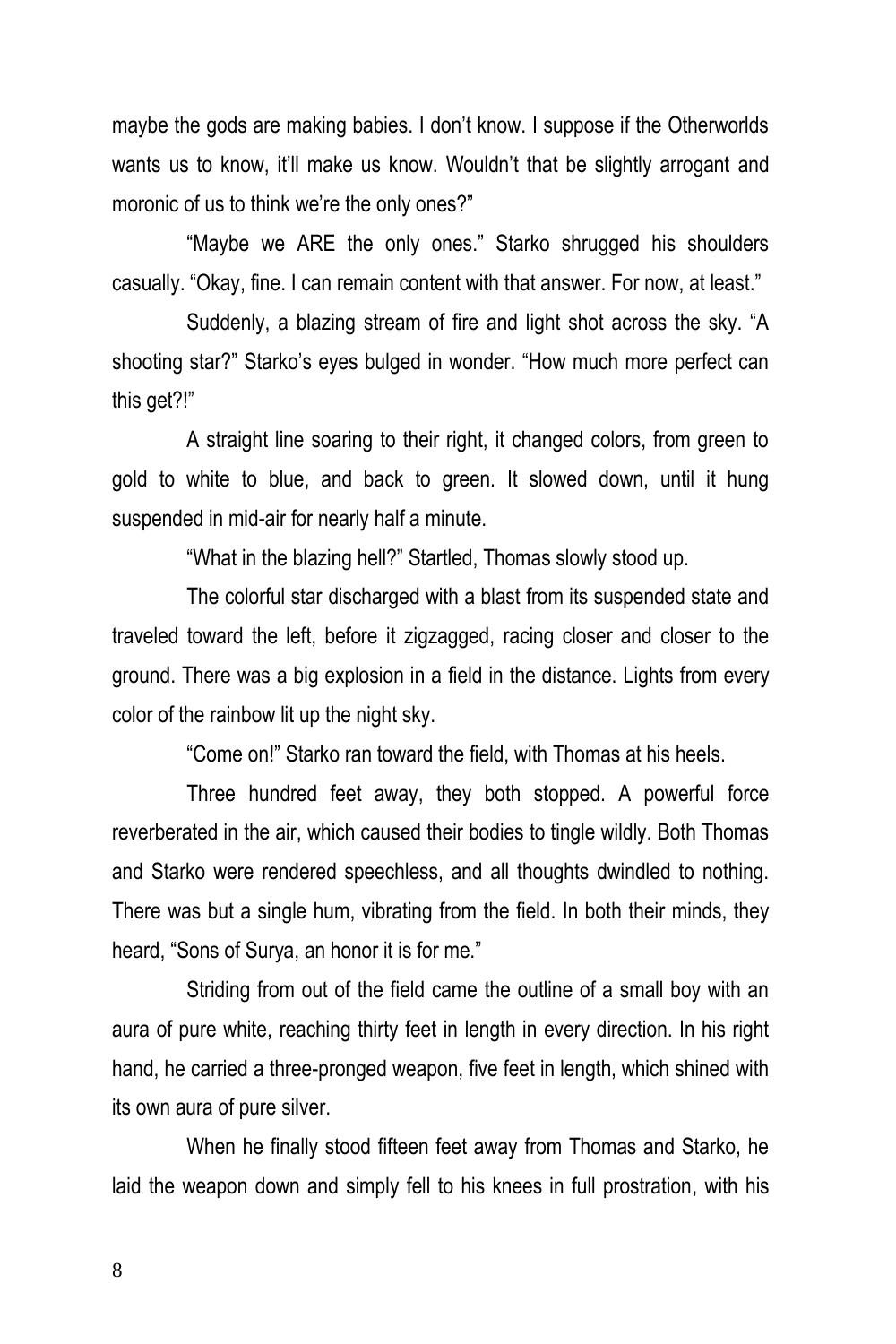forehead to the ground and his arms outstretched. A wave of blinding energy pierced through them both. Slowly, the boy rose from his position and stood staring at the two sons of Surya.

He was a teenage boy, slim in figure and cut facial features. A broad smile passed over his face right before he laughed heartily. "Hahahahahahaha!"

He laughed for quite some time, with his hand pressed to his belly, until tears were running down his face. It was so infectious and intoxicating, to the point where Thomas and Starko were laughing without reason.

After some time, he quieted. Dictating with immense pleasure, he said, "Starko, Thomas, as you can already feel from the very depths of your bones, we know each other as the rains know the sky, as the leaves know the trees. It was, after all, my father who urged your father to turn the tides of transformation for you both, from mortal thinking to enlightened intelligence, nearly three hundred years gone by."

"Who… who ARE you?" asked Starko in awe.

"I am as you are. I am that which has always been. I am my father, and my father is me. I am the son of Siva." He breathed in the nighttime air with great elation and slowly looked around, taking in his surroundings.

Turning back to the two sons of Surya, he said, "On this planet, I believe I will choose…" He closed his eyes and seemed to be concentrating, listening for something. Opening them back up, he looked eagerly at the two sons of Surya. "I have chosen the name Andrei. A strong and beautiful name, I heard it whispered to me, as I scanned the length and breadth of this planet. What do you think?"

"Andrei. Siva. It works," Starko said. "Siva," he repeated. "As I know it, he's the greatest god in existence." He turned to Thomas and slapped him on the shoulder. "Like I said, a perfect night!"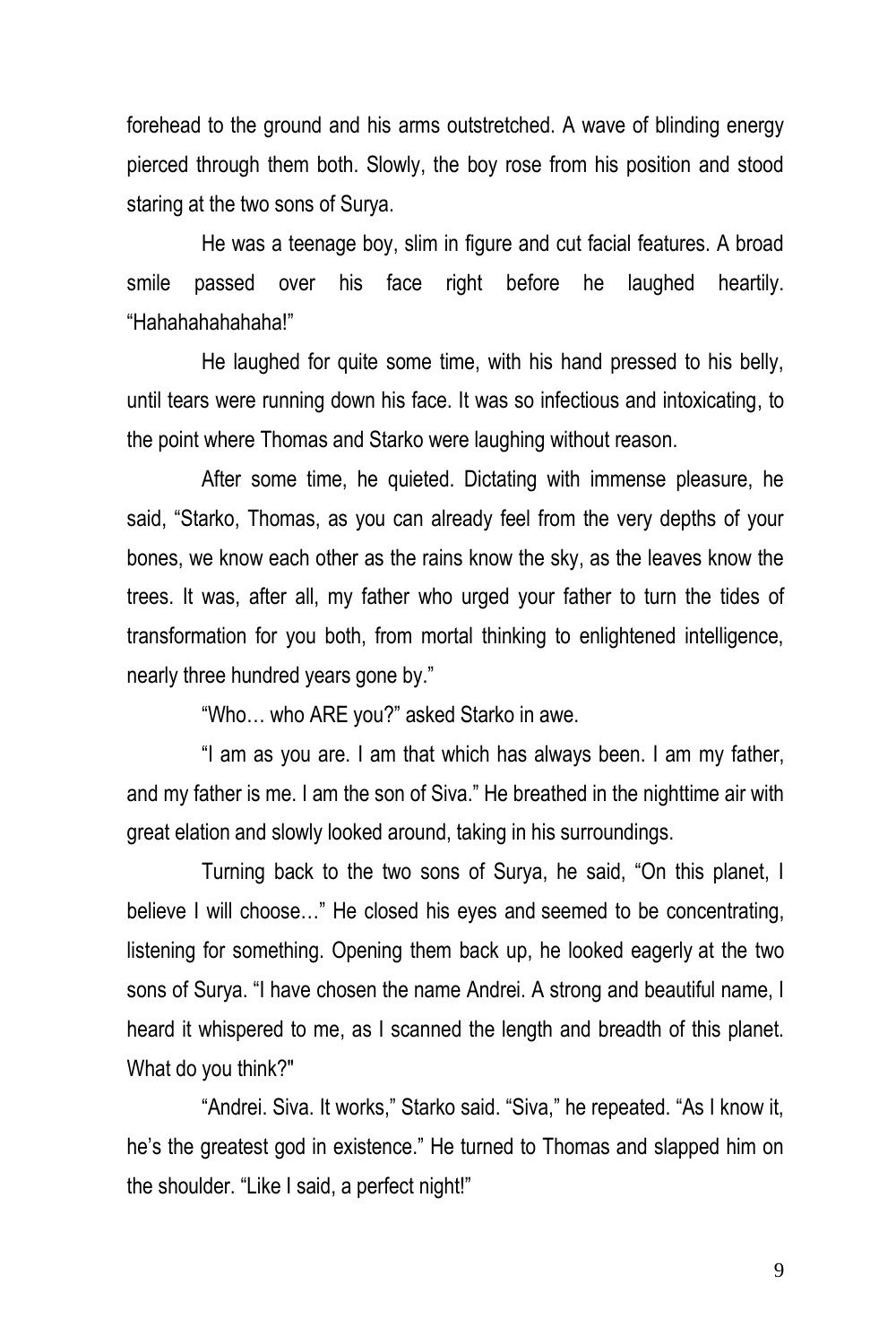Thomas gave a slight bow of his head. "Seems like a perfect night indeed. But something tells me you've come with a bit of urgency, and that there's more to this story than the merry meeting of three gods."

"Truly, Thomas. I HAVE come with urgency. Your roles in the coming days are about to change."

Starko politely interrupted. "I knew this day was coming." Andrei merely nodded in agreement. "Father warned me about a time when we would have to join forces with the three gods from eons ago. It seems that time is upon us now, is it not? Is my story on par with yours?"

"It is." Andrei's gaze was intense and piercing. "Exactly one month from now, the skies in three different directions will light up in grandiosity, and the deities of grace will fall from the heavens to lead the peoples of Earth from the Age of Darkness into a Golden Age of knowledge, wisdom and heartfelt silence.

"The suchness of this moment to come has been declared by my father. Through the combined forces of the authorities of the son of Kala, the son of Gaia, and the son of Arul, the tyrannical occupancy of he who leads in the guise of fear, doubt, worry, jealousy, greed and dread, can be disposed of. It is such that this deity of terror has arisen in full form through the ignorant minds of humanity.

"He is but a blood god, one who has taken the lives of hundreds of thousands of innocents, and has dripped the life force of hundreds of thousands more to nearly nothing."

"You paint a pretty bleak picture for us." Thomas stuck his hands in his pockets and tilted his head.

"Perhaps, but true," Andrei responded. "Yet, the three to come, so long as they remain intact and alive, will train, inspire, and rouse the forces in order to annihilate."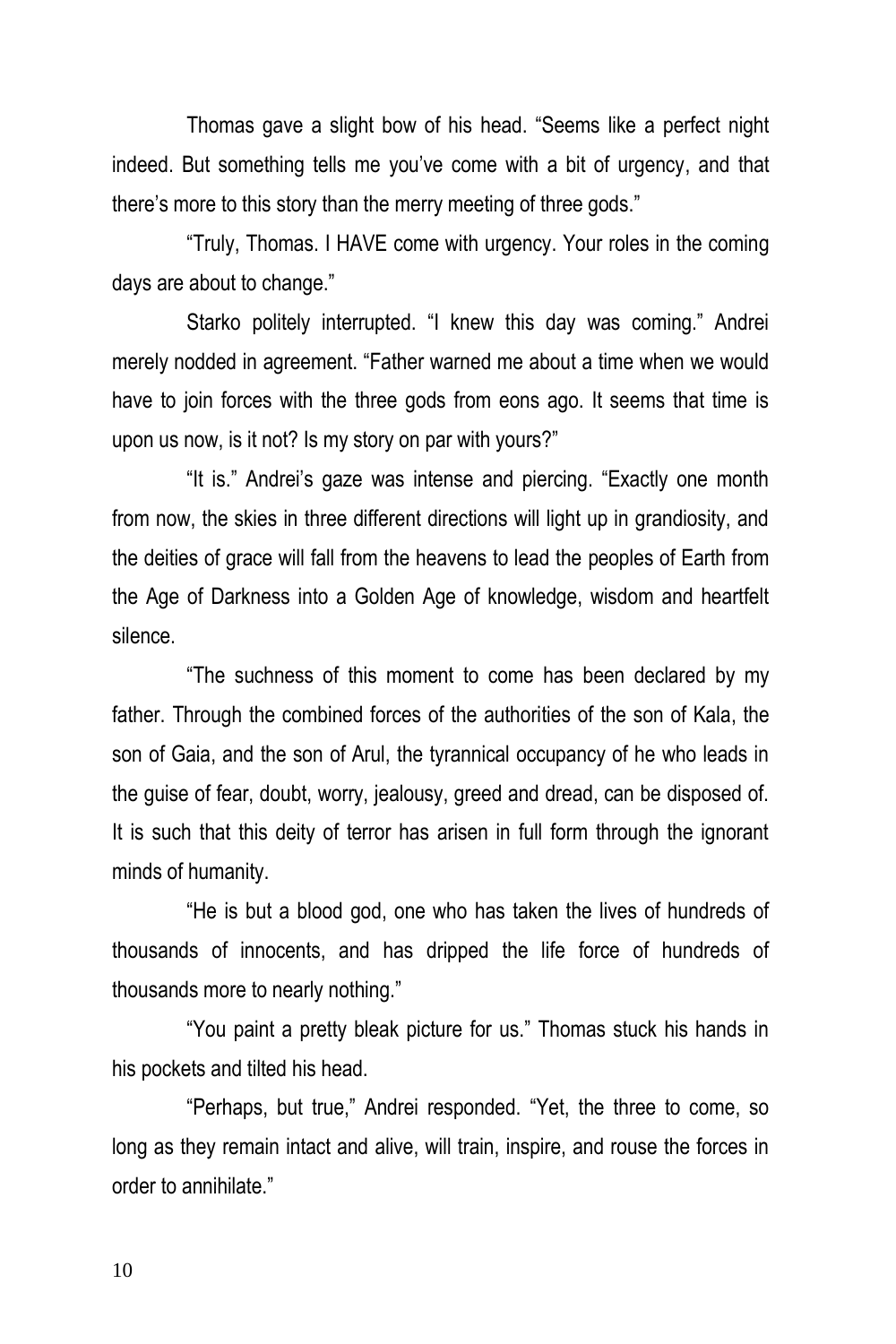He continued. "Once upon a time, a wizard of very high status, and a god from the loftiest realms, banished the brother of this blood god to an unknown space between the spaces. The demonic energy, which was sealed away, has since been dissolved into pure light. Yet, a part of that banished demon lives on through the reign of he who has claimed supremacy in the unnatural foulness of human nature.

"Humanity is now at a crux, in which the scale can be tipped in either direction. This blood god, Moloch, has rooted his energy into all the sleeping minds of unawareness. He has made them all forget who they are and has twisted their minds to the darkest corners of abomination."

"Moloch?" Thomas was full of questions. "Sounds like a good name to fit an evil bastard. Just who or what is he?"

"That is a very good question, Thomas. On my honor, it is also a question I cannot answer, for I simply do not know the exact origin of this monster. It has been speculated by various gods and goddesses in the Otherworlds, but none have bluntly come forth and affirmed in a knowing manner. If my father knows, which surely he does, he has not spoken."

"Ah," said Starko. "But you said, the brother of Moloch was once banished and that his energy dissolved. So, if that's the case, then what was his brother?"

Andrei tilted his head a bit. "I also said, a part of that demon lives on in what is now known as Moloch. And if I know not what Moloch is, then I know not what his brother was. As far as I know, which is not much, since I was not there, and I only received the story second-hand from my father… Moloch's brother was the antithesis of purity.

"And if conscious, streaming awareness is your definition of purity, then the brother of Moloch was the complete contradiction to consciousness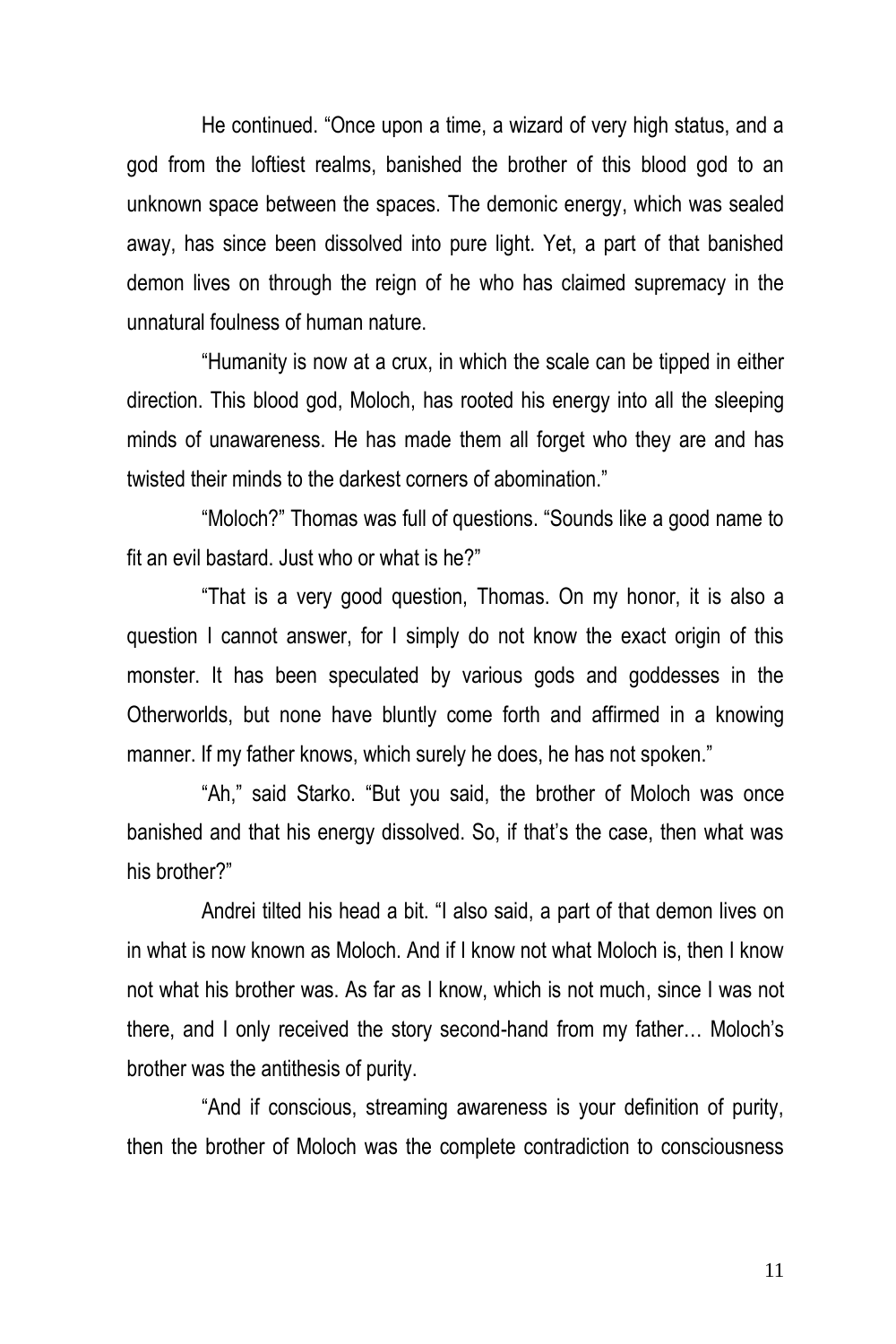itself. If that is the case, so too is Moloch the antithesis of consciousness, or that which streams through everyone and everything."

Thomas and Starko looked confused.

"As I stated, in exactly one month, the three gods from the Otherworlds will take their thrones upon the world to battle once again. They have been chosen for the second time, to courageously defend this planet. Upon their arrival, they will inhabit their spaces for one month, as their bodies will form into substance from the particles of light from the Otherworlds.

Thomas creased his brows. "So, let me get this straight. Three gods are coming to Earth to do battle against some apocalyptic demon who wants to plague the planet with violence and destruction. And these three gods aren't like those legendary half-breed, demigods, born from a god and a human, are they?"

Andrei shook his head slowly. "No. They will not be born from a mortal. The three to come, will be born from pure light, pure energy."

"Ah," said Thomas. "So, one hundred percent god. When will this happen?"

"On the eve of luminosity, as the lustrous Chandra shines her light of intelligence, the bodies of each of the three gods will have reached their peak densities."

"Chandra?" Starko asked.

Andrei nodded. "She is the goddess of the Moon. There is no other like her, and she will hinder or grace as she sees fit."

"I see. You said, on the eve of luminosity. You mean the Full Moon, right?" asked Thomas.

"Indeed, I do mean that." Andrei continued. "However, although their bodies will have formed into dense matter, they will still be very weak. Only when the Blue Light from the Otherworlds comes pouring in, will they be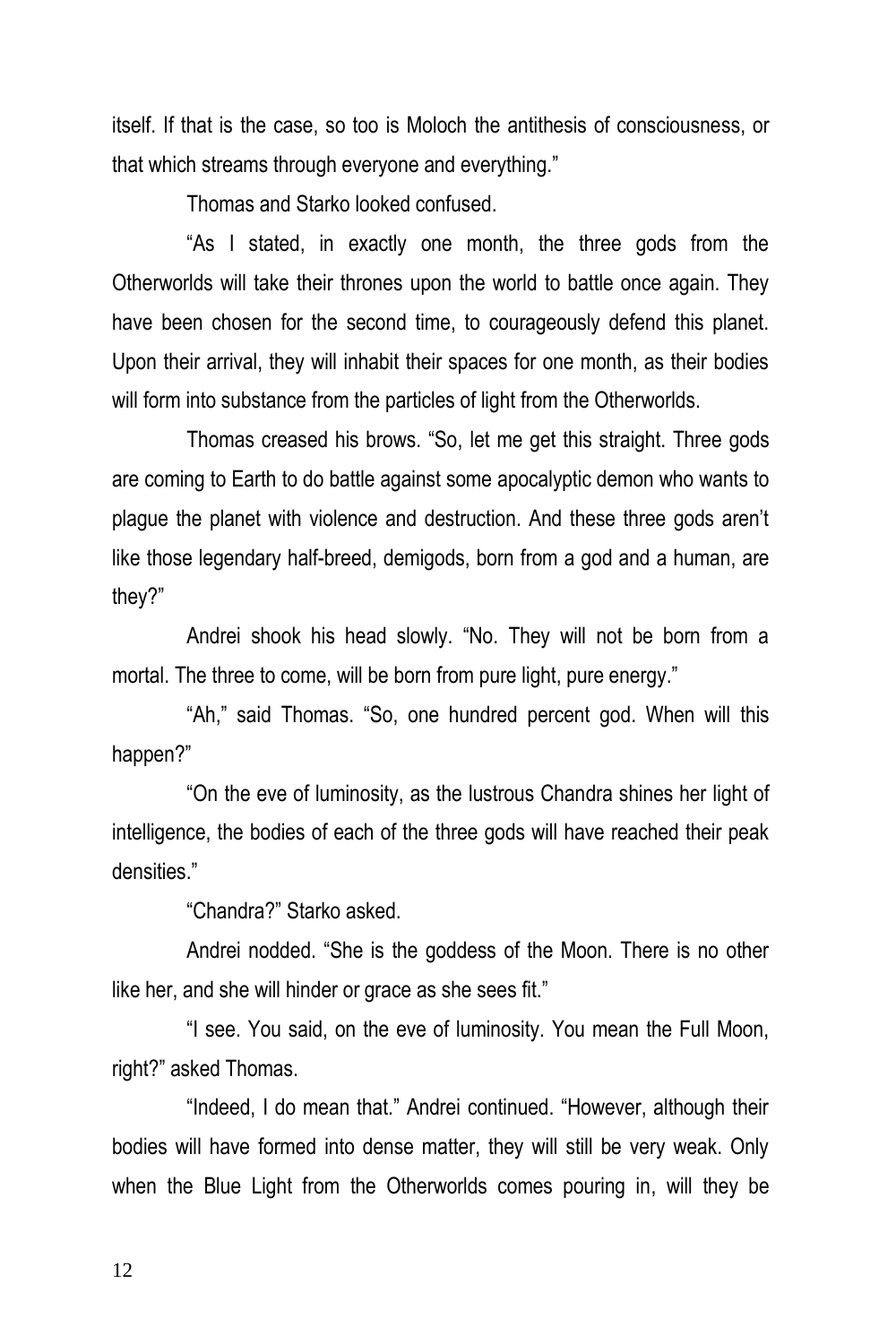capable of gaining bodies of immortal strength. It is imperative that the three gods stay alive until then."

Thomas inquired again. "The Blue Light? You mean the Blue Full Moon, right? There are two Full Moons in December, and one of them is the Blue Moon."

Andrei stared at Thomas for a moment. "Hmmmmmm."

*Well that was a non-answer. Clever bastard.* Thomas turned to his right and spit on the ground. He looked at Starko without saying another word.

"And you? Can you not stay and fight with us?" Starko asked. "It seems the powers you wield could easily wipe out a lot of the bad stuff going on."

"It is not for me to interfere, at least on that level," Andrei said. "What would the people learn if all I did was wave my hand and pull the demons from this world? Only through a combination of the magicks of the Otherworlds and the life experiences of each individual, as they overcome the demonic forces, can the people AND this world truly move forward in strength and intelligence."

"I see," Thomas said. "I have to admit, that makes too much sense."

Andrei nodded. "Thomas. Starko. As the sons of Surya, the great god of the Sun, you have been called by the gods of the Foremost, to serve humanity by serving the sons of Kala, Gaia and Arul. Although their bodies will have formed into bones, blood and organs, they will be very weak for some time.

"As gods who walk as matter amongst the mortals made of matter, you are urged, and expected, with the help of the three gods from the Otherworlds, to wrestle the human and animal races from the grips of darkness, and bring them all to the brink of the Otherworld's boundless boundary.

"Starko, son of Surya, do you accept?"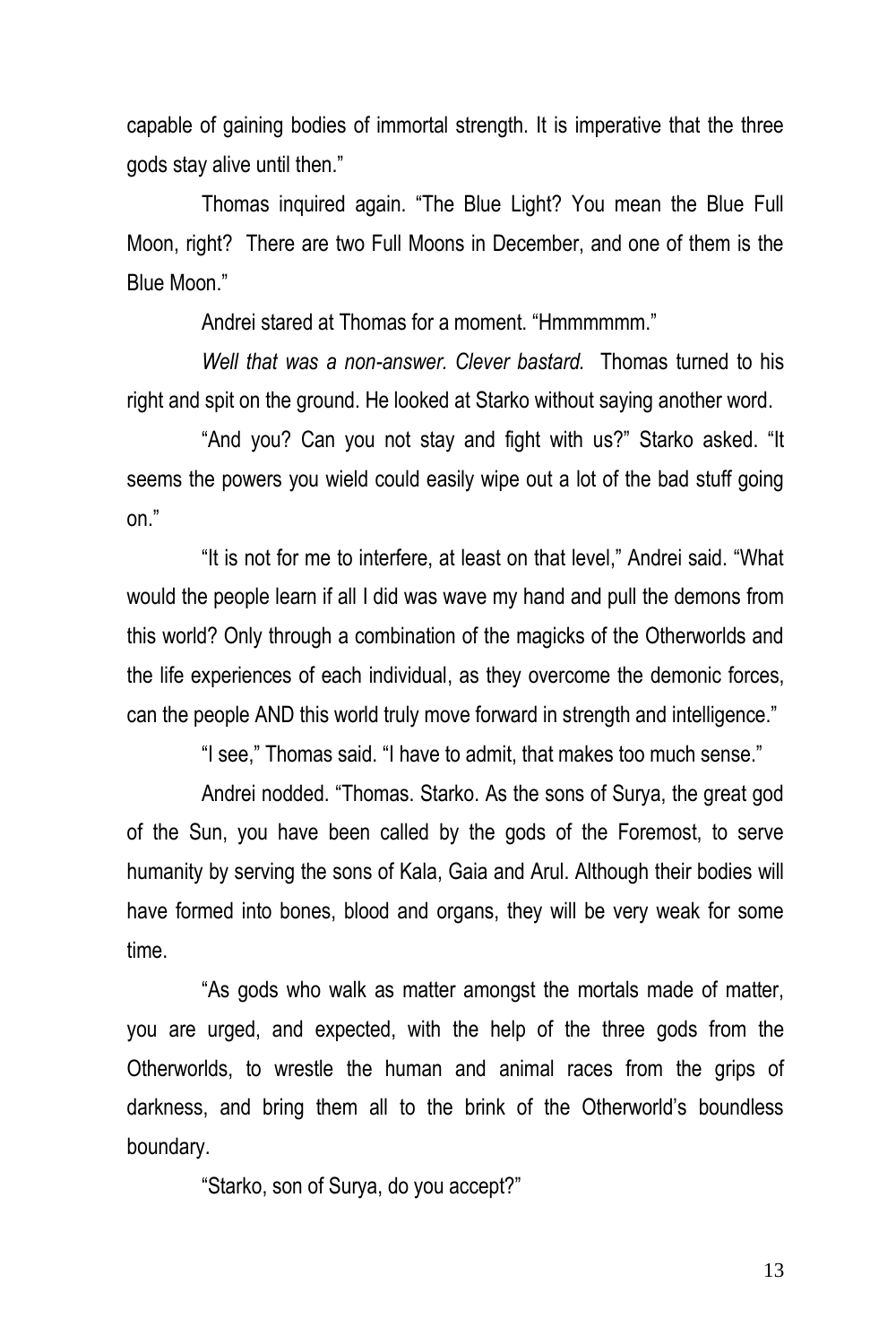"l do."

"Thomas, son of Surya, do you accept?"

"Sounds like no other choice, huh?"

Andrei tilted his head a slight bit and raised one eyebrow.

"In that case, I suppose I do." Thomas stretched his arms out and yawned.

"Very well, then." Again, the son of Siva bowed heartily to them both. "My time has now drawn to a close. I must bid farewell. One day, I shall return."

His body exploded into millions of light particles. Both Starko and Thomas had to shield their eyes. When they uncovered them, the son of Siva was gone, but there remained an incandescent glowing throughout. Surrounding them in all directions were the most colorful roses and flowers from every species.

"Wow!" Starko was in complete amazement, staring at the glowing orbs in the air and all the flowers strewn about the ground.

"Wow is right," said Thomas. "But wow, did he have a way with words. I felt like I was in an airy, fairy tale from centuries ago."

"I'm sure he rarely makes it to Earth, so it probably doesn't matter what time-period he's in. Besides, he's the son of Siva. He's probably earned the right to talk however he wants to talk."

Thomas shrugged his shoulders and stuck his hands in his pockets. "I can live with that answer."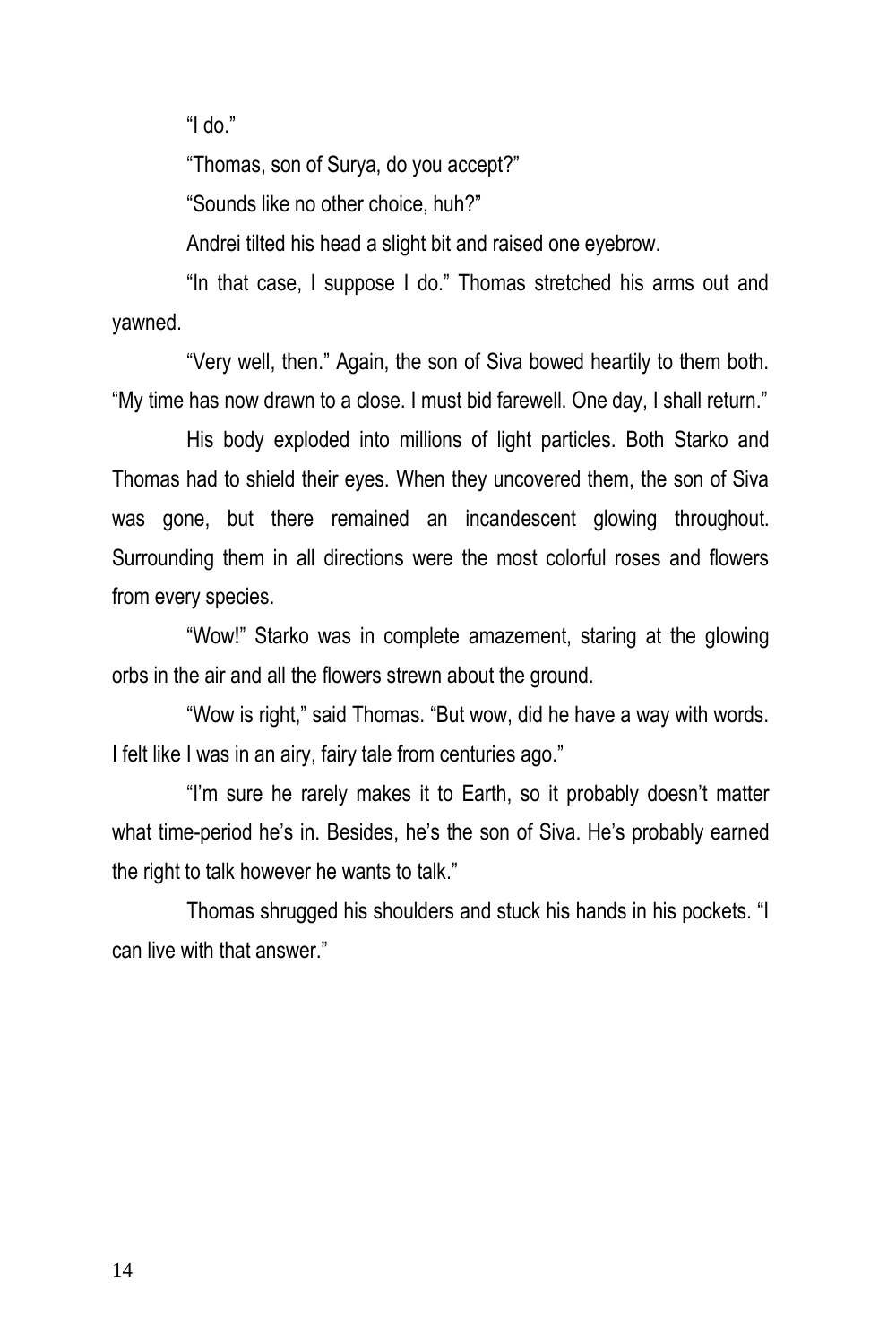### **CHAPTER 1 Part I: Edward's Dwelling**

MARVELING AT THE INTRICACIES of his new dwelling, he smelled the damp stench of soil poking through the rocky floor, as it filled his senses. The light flickered once. It flickered again. Faintly, he saw the outline of rocks and insects crawling upon them. *I don't think I'll ever get used to this. How am I even seeing this?*

He passed what seemed to be a faint outline of his right hand through his stomach area, and he gasped. It slipped through, without touching anything solid. He looked down to where his body was supposed to be. All he could see was the pulsing violet light in the center of his chest.

As the hours passed, the light spread, following small pathways which looked to be veins running in every direction. *If I am seeing this, surely, then my eyes have formed. I smell the Earth, but my body doesn't feel solid yet.*

Twelve hours passed. Aware of every detail as it was happening, he heard slight echoes of dripping water and the bugs which were swarming in every which way. *I can now see, smell and hear. What a grace.* He turned his head in the direction of something scurrying nearby, and he saw a faint outline of a small animal with a long tail. *Goodness. What in the world is that? I've been gone so long. So much evolution has occurred.*

After seven more hours, he felt a small tingle in the middle of his forehead. This lasted for nearly thirty minutes before it spread throughout his body. First his toes, then his groin and the bottom of his tailbone, before it traveled up his spine.

Startled at these sensations, he was forced to emote. *Four of my five senses. I won't need the fifth for at least a month.*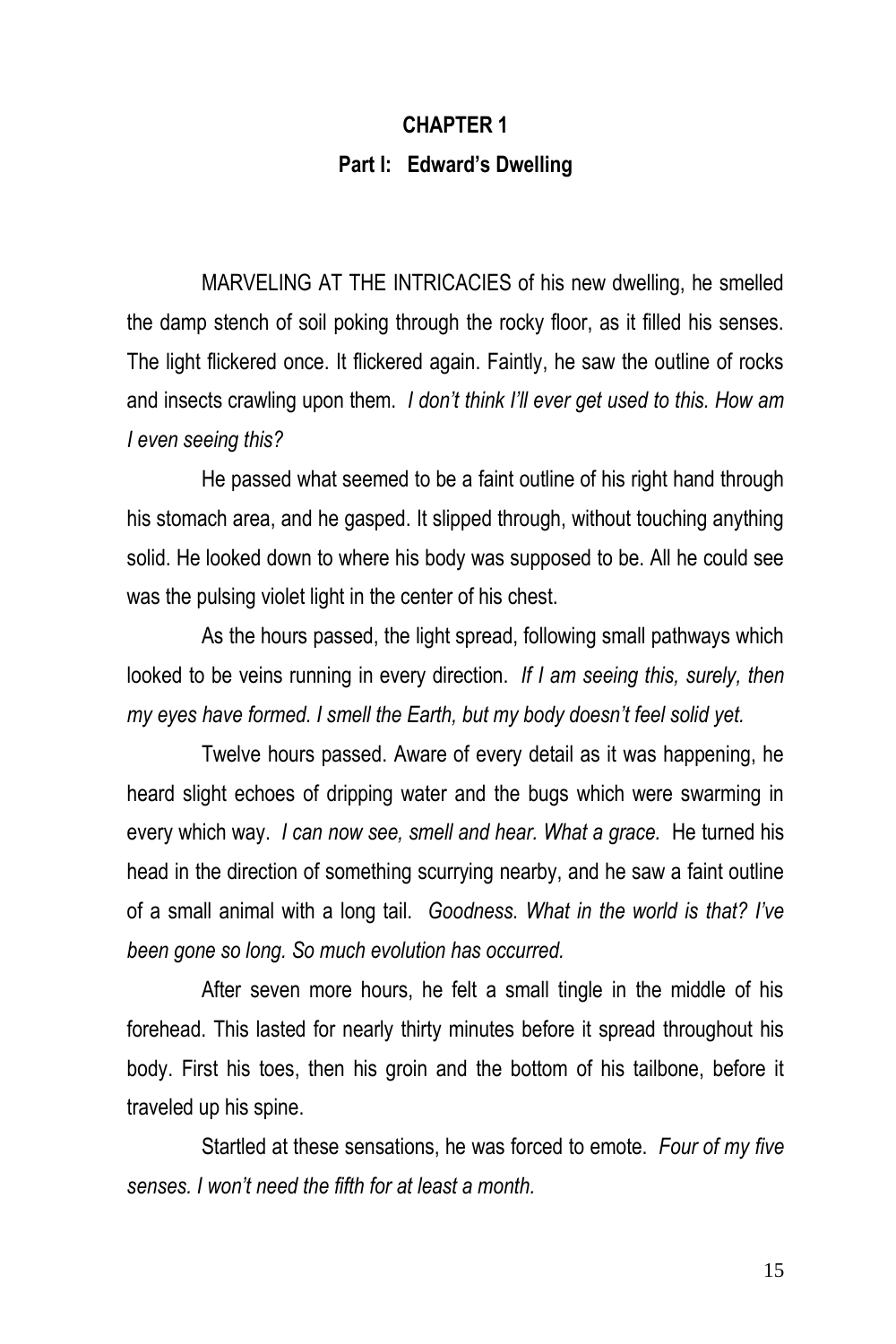Breathing in and out slowly, a tear rolled down his cheek, and he whispered to nobody in particular, "I'm back. It's been so long. So many incredible moments. So many horrific events. And… and I… and we can experience it all again. I can't believe I'm actually back."

He continued to whisper, sending hissing echoes bouncing from wall to wall within the confines of his cavern. "I… I wonder what it's like out there now. After all these years, the evolution of… of everything! Certainly, every detail, every crack and crevice, and even the animals and the people. Surely, every single atom and cell on this planet has evolved!"

His whispering quieted, and he was content to sit in silence, without a care of the world or his own experience. A full twenty-four hours passed. He remained sitting on the slab of stone, watching the light emanating from his body, reflecting around the rock walls.

His eyebrows raised, and curiosity hit home. *Indeed. I wonder what the world is like.* With effort and concentration, he focused his mind as far out as he could imagine, stretching his energy and attention for miles and miles beyond the walls.

Murmurs of voices, children laughing and people screaming. Strange sounds he had never before heard, and wondrous melodies, somebody singing, and a pounding rhythm. The clanking of metal grinding, barking and conversations. It was electrifying!

Even the wind he could hear brushing against the leaves of various trees, and the waves of the water crashing into the rocks. He listened and listened in ecstasy for several hours, soaking in the sounds and the energies of a world so foreign to him.

He smiled. A small giggle. After listening some more, he laughed uncontrollably for several minutes. He was joy incarnate.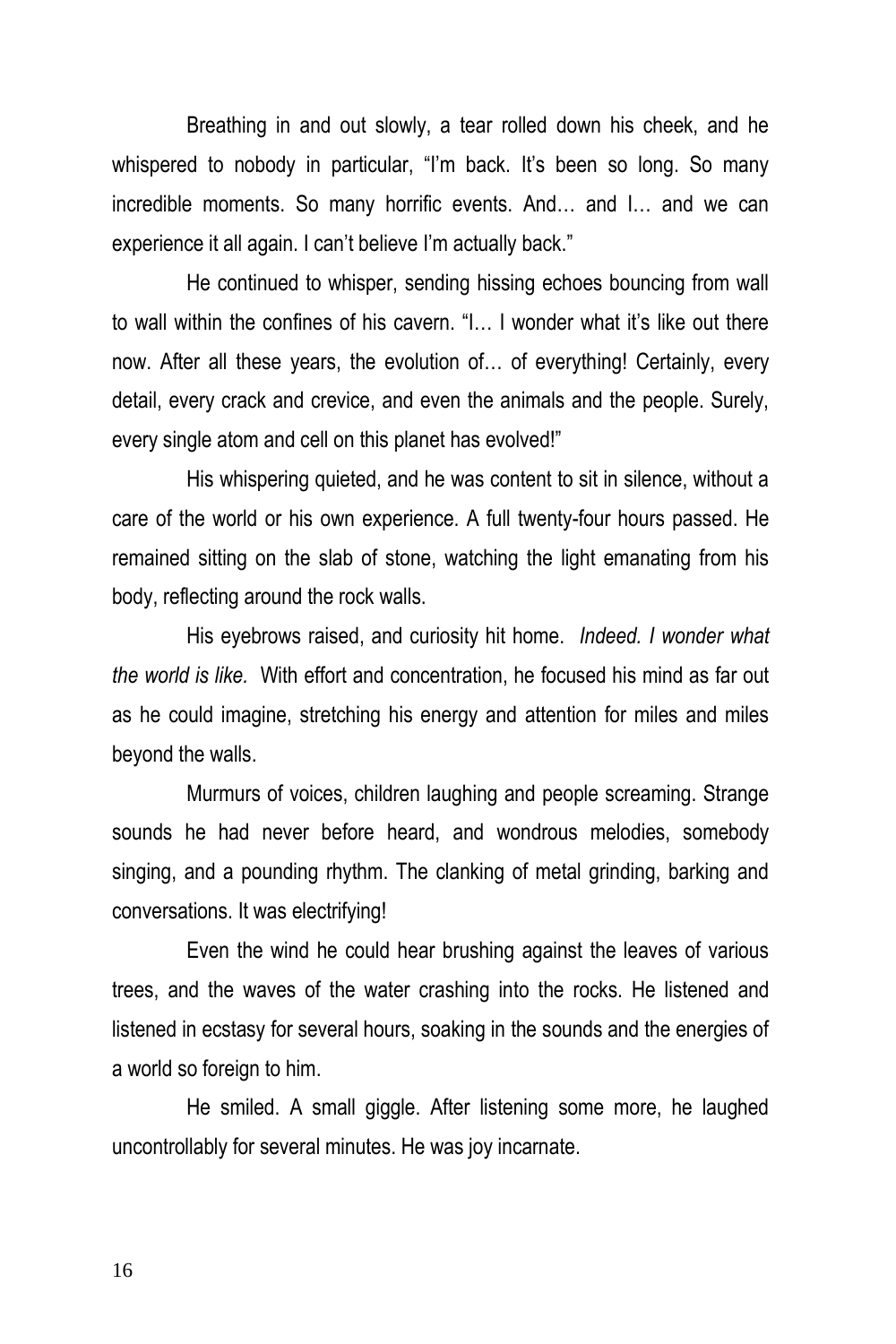Slowly, he tried to stand, but wobbled a bit and fell down. Pushing his arms against the ground, he rose up onto his knees and breathed a few moments before crawling toward the wall. Leaning against the wall, he stood up and walked slowly forward, then backward.

He walked the entire span of the room which he occupied in the large underground cavern, following the lining of the wall. He made a full circle and reached the spot he had first started walking.

Eyeing the stone he was previously sitting on, he took one step. *I can do this. I don't need that god-damn wall to hold me up.* Another step, and another. Slowly but surely, he reached his destination. When he fell forward upon the rock, he laughed wildly again.

Halfway through the second day, he was still sitting in the same spot, unmoved. Breathing, seeing, smelling, feeling, listening. The smile upon his face never left. Then, from out of nowhere, he heard a voice as if the person was standing directly in front of him. Only, the voice came from the very center of his brain.

Low and entrancing, the voice streamed into his awareness. "You are now acclimated to the vibration of the Earth realm."

He was instantly placed in a trance, but still aware of everything happening. "Father! The Earth has accepted me well. I breathe. I see. I feel. And this dirt! The dirt is very pungent. And the sounds of this planet! Everything has changed. It has all evolved. I can't believe the world I live in!"

"Son of Time, much has happened since you last dwelt amidst the shadows of this planet. As time passes, it is a law willed by the Otherworlds, that all matter must change. As thoughts change, the atomic nature of all things change, causing bodies to change. When those thoughts change and the old concepts collapse, structures change. Buildings, trees, and all races, from the tiniest insects to the largest animals and humans, change."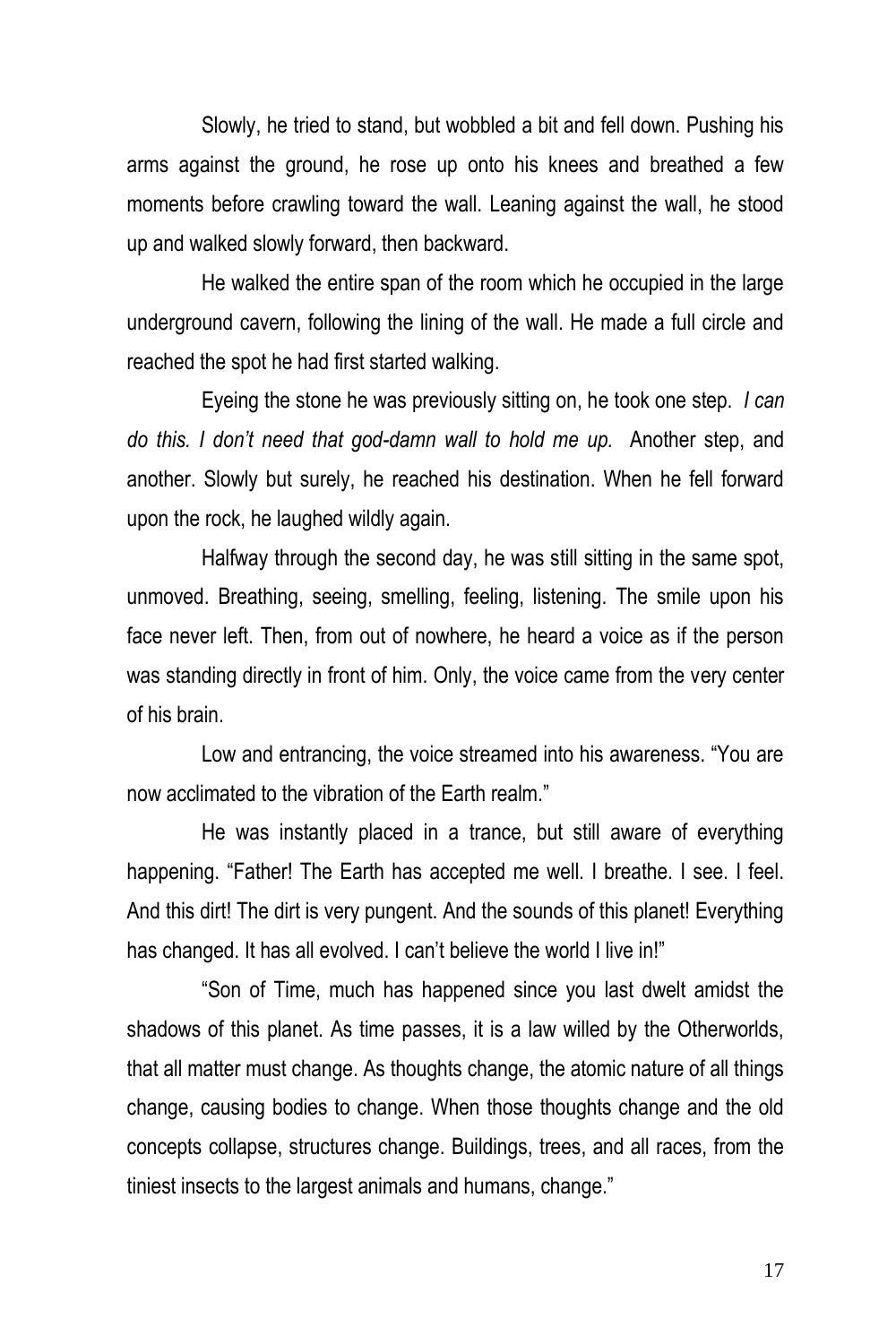"Yes. I knew this was the case. Yet, I am still very astounded to find how immense and intense the change has been from our last footings three millenniums ago. By the way, Father, you have come with a purpose?"

"As all things change, so too must your name. The evolution of all things continues, even the particles encased within the sounds of names. You will need a suitable calling to fit this new age you are tasked upon, for the title you were given thousands of years past has not the power to guide you in the modern world."

"I see. What do you wish for me to be addressed as?"

"My son." There was a grand pause. "Your name, which I wish to bestow upon you, hails from the resonance of two lines of adornment. It vibrates with wisdom energy from a line of saints, and it carries the energy of courage and leadership from a lineage of kings. With this name, I will give thee the power to walk as those who walked as wise men in a world of chaos, and the magnetism to draw upon the nobilities of those who were born into status and grandeur.

"Your very being, as it mortalized into the body which forms, will be granted passage by my will and presence beyond time and space. That which you will be called, draws from the power of saints and kings past, and thrives as a living force in the modern day. From this moment on, you will now be addressed as Edward!"

When spoken, a shaft of brilliant white beamed through the ceiling of his dwelling and poured into the top of his crown, enveloping his entire body. Strength flooded his muscles and bones, and his senses were heightened.

His father added, "Now that you have been aligned with your new name, you will need an official last name to be placed on documents as you walk the planet. You shall take one of my names. You will be known amongst the mortals, as Edward Kronos.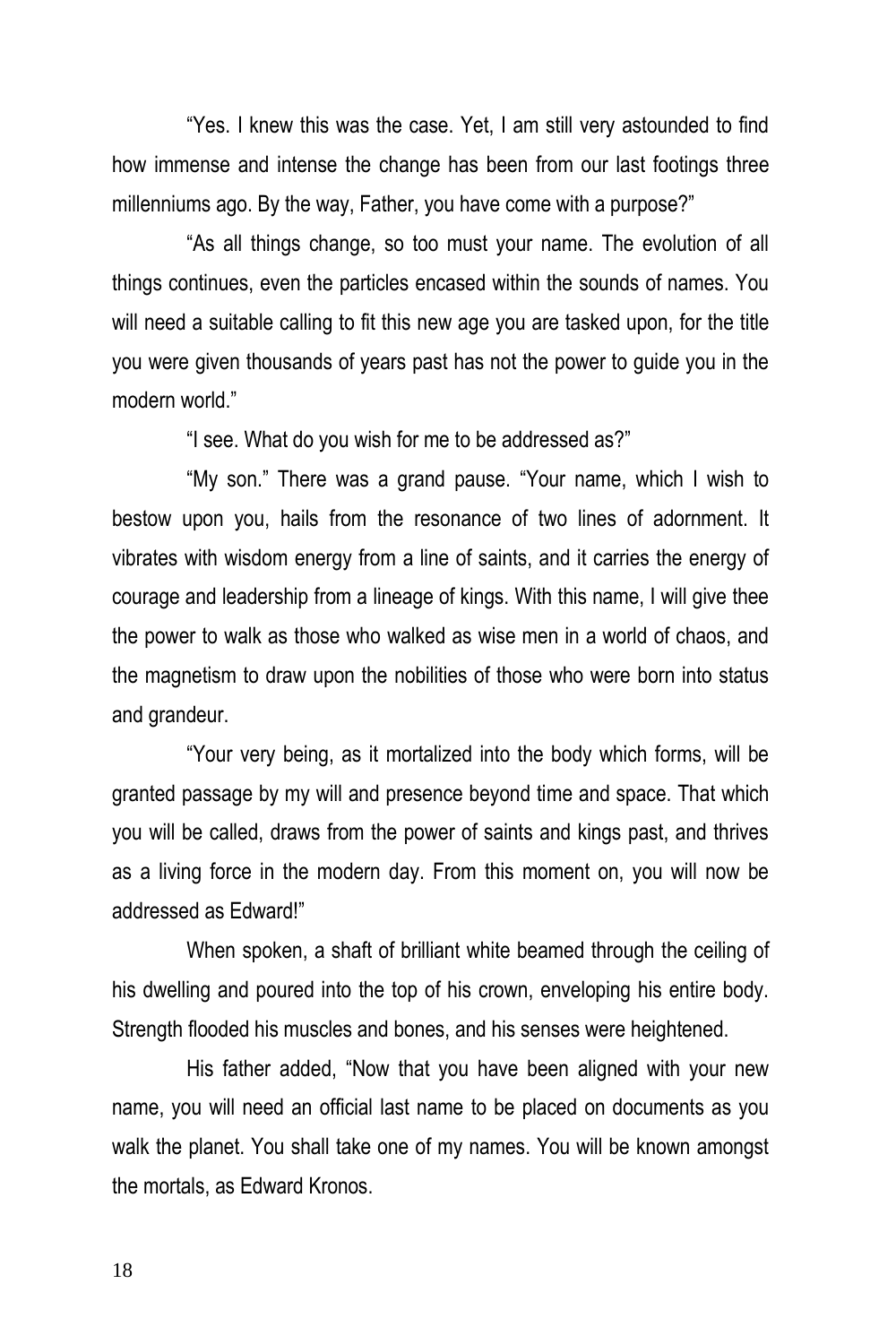After nearly an hour, all was quiet, and Edward sat motionless but relaxed. *Thank you, Father.*

A few hours passed, and his silent reverie was broken by yet another voice, which pierced into his thoughts.

"Can you hear me?"

Edward was instantly filled with amusement. "I can."

"So, you're aware!"

"Yes, very. Father granted me my new name, Edward Kronos. And you?"

"Yes. Father too came and went. For this day and age, he willed the son of Arul to be known as Gene. Gene Arul."

Edward's lips creased upward. He felt the resonation of Gene's new name. It was powerful and fit for the contemporary setting. "It's very strong, very pronounced. Your father makes no mistakes in the choosing of all things. What of Gaia's born? Have you heard?"

"I have," said Gene. "He's resting now. He was in very deep communication with the Earth goddess, and when he came to, he needed rest. He would have contacted you, but while we were communicating, he got weak and his voice faded out."

"His chosen name?"

Like electricity through wires, Gene sent the thought to Edward. "The goddess herself chose it for him, imparting him with a sense of adventure and all the gifts that a goddess would give. Christopher."

"Christopher? Let me guess. Christopher Gaia?"

"Exactly!" Gene was clearly excited.

"Nice. I like it. It suits him." Edward paused, letting the new name roll in and out of his consciousness. "After all this time. We're back."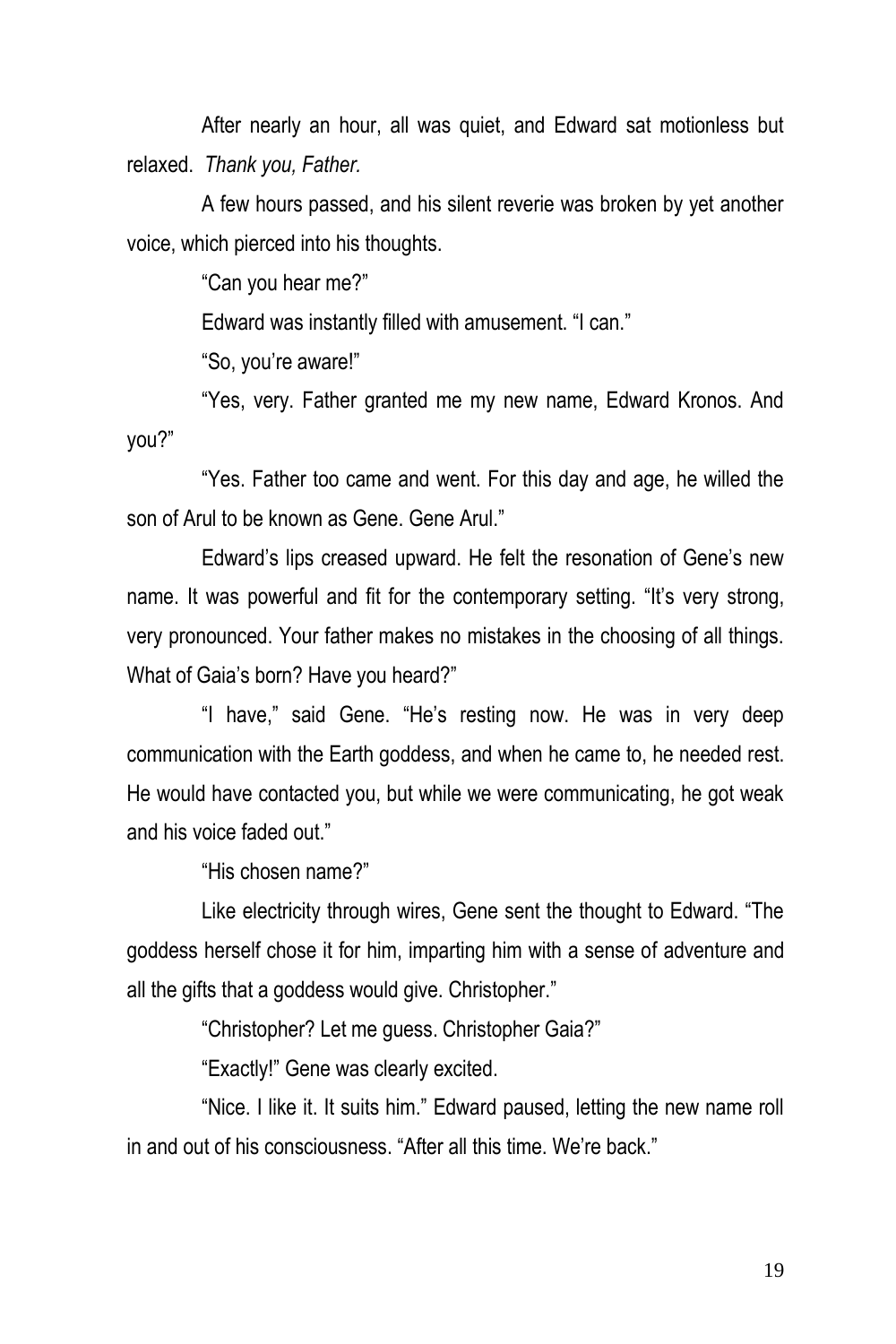"Yes. We are," Gene answered. "As I understand, nearly two thousand miles separate our bodies. I'm immobilized in the central portion of this land. Where are you?"

"Near the water, underground. I feel the presence of mountains everywhere, and an immense body of water is very near. I listened and found that I am somewhere in the west of this country."

There was a long gap of silence. Finally, Edward said, "It's time, you know. Now that we have full awareness, and the powers of communication have opened to us, we haven't a minute to lose."

"Yes. I know. Our Guardian Watchers. It's time."